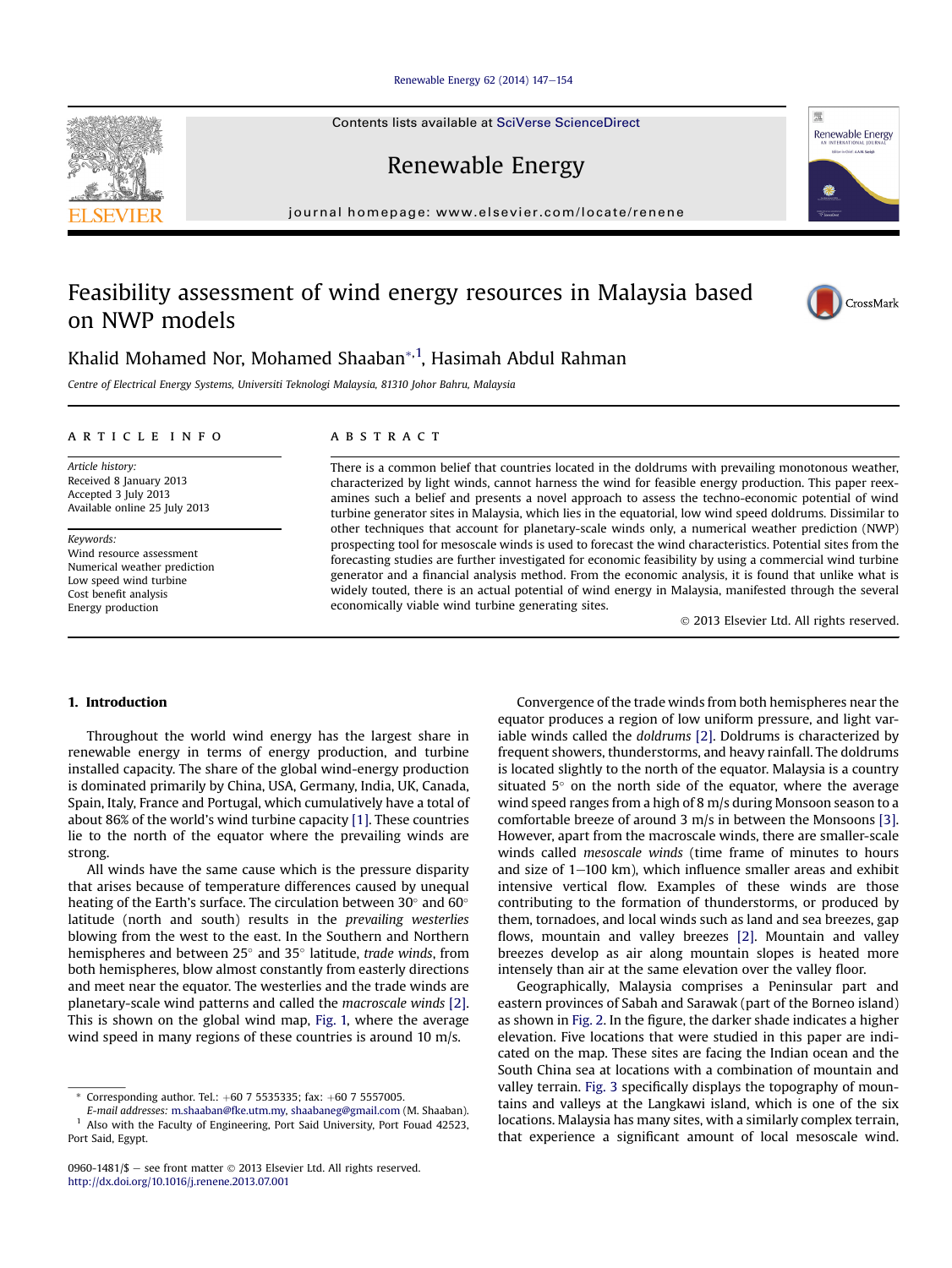| Symbols and nomenclature                                                 |
|--------------------------------------------------------------------------|
| wind turbine generator                                                   |
| probability density function                                             |
| net present value                                                        |
| internal rate of return                                                  |
| annual rate of inflation reflecting opportunity cost                     |
| Tenaga Nasional Berhad $-$ the largest utility                           |
| company in Malaysia                                                      |
| wind speed, m/s                                                          |
| pdf of wind speed calculated annually                                    |
| $P_{\text{WTC}}(v)$<br>the output of the WTG as a function of wind speed |
| a company specializing in renewable energy risk                          |
| analysis                                                                 |
| an energy of 1 kW over 1 h which is equivalent to                        |
| 3600 MI                                                                  |
| Weibull pdf scale parameter in m/s                                       |
| Weibull pdf shape parameter                                              |
|                                                                          |

The presence of mesoscale winds, affecting local wind patterns, in Malaysia was illustrated in Ref. [4].

An early study on the potential of wind energy analyzed annual wind speed from ten meteorological stations in Malaysia using Weibull distribution [3]. Another study observed that the annual offshore average wind speed in Malaysia is between 1.2 and 4.1 m/s, where the highest potential is in the east Peninsular Malaysia with an annual resultant wind speed vector of 4.1 m/s [5]. It was reiterated that wind power has only modest potential in Malaysia due to the low wind speed characteristics it retains [6,7].

Most of the published studies on wind energy potential in Malaysia used data from existing weather station network operated by the Malaysian Meteorological Department (MMD)  $[3,5-7]$ . The measuring tower is 10 m high above ground level, and is typically installed at specific locations such as airports, ports and areas with high density population. These low-lying sites should, on the contrary, be avoided altogether during the search for suitable low speed wind turbine generator sites. Generally, such sites do not receive strong mesoscale winds, and thus the measurement is for the global-scale doldrums' winds (or macroscale winds). Indeed, the measured wind speed normally agrees with the global wind map shown in Fig. 1. Mesoscale wind is a significant compound of the wind regime in Malaysia that contributes substantially to maintain the wind circulation all year round [4]. Failure to account for mesoscale winds can be flagrantly inaccurate in wind resource assessment in Malaysia. Furthermore, measuring wind speed below turbine hub heights and extrapolating these measurements, assuming a constant wind shear, can lead to critical errors in predicting the energy production [8].

One of the suggestions arising from the early studies, is the application involving small-scale wind turbines to provide electricity to the relatively undeveloped East coast of Peninsular Malaysia and offshore islands; which are not connected to the national grid [3,5]. In 2007, the Malaysian Government under joint venture partnership with the State Government of Terengganu and Tenaga Nasional Berhad (TNB), which is the largest and very dominant electric utility in Malaysia, have embarked on a project of integrating power supply at the Perhentian Island. The project consisted of installing two wind turbines, solar farm (solar panel), generator and battery. The reported energy produced was not encouraging [9], for reasons that will be discussed later in this paper.

From the published studies and reports, it can be concluded that the previous research initiatives on wind energy in Malaysia were not comprehensive enough. Most of the studies estimate energy output from the annual average wind speed. This is grossly incorrect as the wind-turbine output is proportional to the cubic function of the wind speed. A practical wind turbine has a discontinuous output at the cut-in speed as well at the cut-out speed. Therefore, a better estimation of wind energy potential has to be based on the total

& 3TIER



Fig. 1. Global wind map.

### S Global Mean Wind Speed at 80m